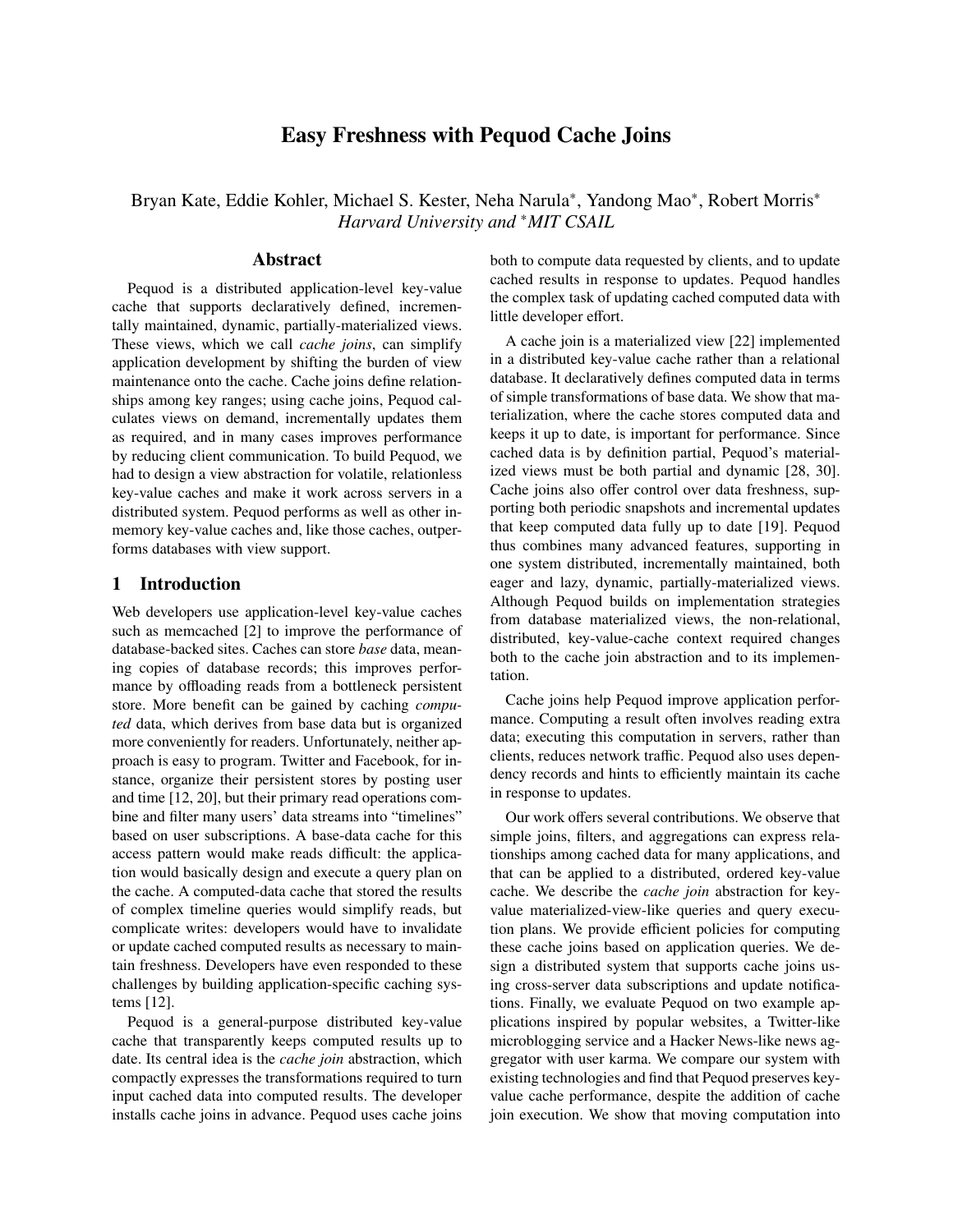cache servers can improve overall system performance, and demonstrate that a deployment of Pequod can be scaled to handle Web-class workloads.

## 2 Design

Pequod is an ordered key-value cache with string keys and values. It supports four basic operations: get(*k*) returns a value; put( $k$ ,  $v$ ) updates a value; remove( $k$ ) removes a value; and the ordered scan(*first*, *last*) operation returns a lexicographically-ordered list of those keyvalue pairs with keys in the given range. Pequod is not a database and, as is usual for key-value caches, it doesn't support multi-key transactions.

To support freshness, base data in a Pequod cache must be kept up to date relative to the persistent backing store (typically a database). A convenient way to do this is to connect Pequod with a database shard, instructing Pequod that some keys can be found in the database and instructing the database that updates to relevant tables should be forwarded to Pequod (e.g., using Postgres's notify statement). If a request is made for a databasesourced key, Pequod will query the database and cache the result, and the database will keep Pequod abreast of any changes. Pequod thus acts as a write-around cache: application writes go directly to the database, and applications access Pequod only for reads. We describe the design of Pequod using a write-around deployment, though other deployments are possible (such as write-through or lookaside caching).

We describe Pequod with reference to Twip, an application that models the core of Twitter, but its ideas apply to many applications that use materialized views.

#### 2.1 Caching Twip

A Twip user can *post* tweets, *follow* other users (subscribe to their tweets), and check her *timeline*. This last operation is the most complex: when user ann checks her timeline, Twip returns, in a time-sorted list, all recent posts made by any user ann follows.

A Twip database store might use two tables, p for posts and s for subscriptions. p's columns would be poster (the user ID of the posting user), time, and tweet; s's columns would be user (the ID of the subscribing user) and poster (the ID of the followed user). This query satisfies a timeline check by user ann for all interesting tweets posted after time 100:

select p.time, p.poster, p.tweet from s, p where s.user='ann' and s.poster=p.poster and p.time>=100 order by p.time;

Timeline checks are frequent, routinely outnumbering new posts by a factor of 100 [20]. They are also expensive. As the query makes clear, a single timeline check must collect information from all a user's subscriptions, and Twitter users average more than 100 subscriptions each [9]. Executing frequent, expensive, latencysensitive queries on a persistent database is inadvisable. Timeline checks must be cached.

The cache could simply hold base data. For example, the key-value pair  $p|bob|100 \rightarrow Hi$  might represent user bob's tweet of Hi at time 100, and the pair s  $|$  ann $|$ bob  $\mapsto$ 1 might represent ann's subscription to bob. However, a base-data-only cache shifts the query planning burden onto the application. To check ann's timeline, Twip must read her subscriptions with a scan on the s|ann| range, and then, for each subscription, scan the corresponding p| range for tweets. This involves at least two rounds of RPCs (and, for typical users who follow many others, hundreds of RPCs total).

To simplify timeline checks, the cache could store computed data. Keys starting with  $t |ann|$  could store ann's timeline, with copies of tweets by the users ann follows. For instance, the bob tweet above would correspond to the key-value pair  $t |ann|100|bob \rightarrow Hi$ . The order of components in this key is semantically important and follows from the lexicographic order of the scan operation. Since each user has their own timeline and tweets are sorted by time, the user and post time must follow the  $t$  prefix in that order. We assume multiple followed users might post tweets at the same time, so the key includes the poster to disambiguate them. Ann's timeline check at time 100 would be implemented by a single scan on the half-open range  $\lceil t | \text{ann} | 100 \rceil$ , t  $|\text{ann}|^+$ .<sup>1</sup> This resembles Redis's demonstration Twit-<br>ter [4] and to some extent the actual Twitter [20], though ter [4] and to some extent the actual Twitter [20], though these services store user timelines as Redis list values (since Redis is not an ordered store) and Twitter stores tweet IDs rather than texts.

Timeline checks are certainly simpler when computed data is cached, but posts and subscriptions are more complicated. Any post must update all relevant timelines. Performance will be good—shifting overhead from read operations to writes is often useful—but implementation remains complex. Furthermore, since the cache might evict a timeline, the application must still contain code to construct timelines from posts.

#### 2.2 Basic cache joins

Pequod aims to help applications avoid this complexity. A Twip application using Pequod can write posts to the database and read timelines directly from the cache without worrying about subscriptions, and with performance as high as that of a typical application cache. The key

<sup>&</sup>lt;sup>1</sup>The notation  $t |ann|$ <sup>+</sup> represents the upper bound of the  $t |ann|$ range:  $[t | ann|, t | ann|<sup>+</sup>)$  contains exactly those keys starting with  $t |ann|$ . In the Pequod implementation, this upper bound is implemented by the unsightly string  $t | ann$ .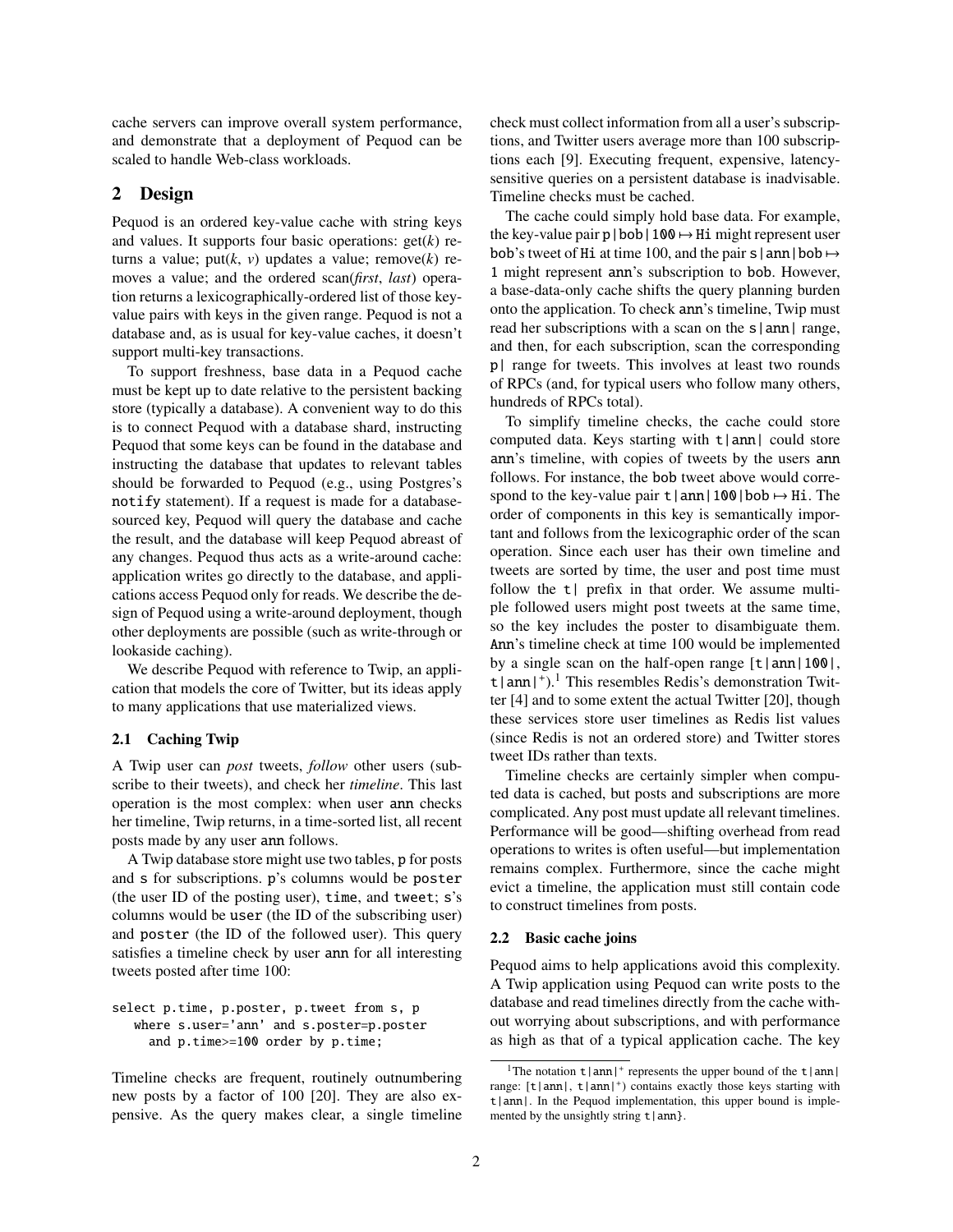idea is Pequod's declarative *cache join* specifications, which relate computed data (such as timelines) to base data (such as posts and subscriptions). The Twip timeline cache join

t|*user*|*time*|*poster* = check s|*user*|*poster* copy p|*poster*|*time*;

defines the value of t|*user*|*time*|*poster* as a copy of the value of p|*poster*|*time* whenever s|*user*|*poster* exists. Cache join semantics are that of a simple SPJ database query; the syntax is inspired by Datalog [14] "t(*user*, *time*, *poster*, *tweet*) :- s(*user*, *poster*), p(*poster*, *time*, *tweet*)." However, where Datalog and database queries treat all columns alike, cache joins distinguish keys and values. The poster's tweet, which is the *tweet* column in Datalog and SQL, is implicitly referenced in Pequod by the cache join's copy operator.

Pequod computes cache joins using strategies effective for application caches. When the timeline cache join is installed, Pequod contains no t| keys. Instead, Pequod dynamically materializes the required results in response to scans of the  $t$ | range. A timeline scan on  $[t | ann | 100, t | ann |<sup>+</sup>)$  would (in a write-around deploy-<br>ment) ensure that the slapp subscriptions and all relement) ensure that the  $s$ | ann subscriptions and all relevant p| posts were cached, then join those keys to produce the relevant timeline. In addition to returning to the client, Pequod caches the computed timeline and installs updaters that keeps it up to date. If bob tweets again at time 120, the database will notify Pequod, which will put the new tweet into key p|bob|120. This put triggers a process that automatically copies the tweet to key  $t |ann|120|$  bob. Since Pequod is eagerly and incrementally maintaining ann's timeline, her later timeline checks can execute without additional computation. Pequod also handles subscription changes: modifications to the s|ann| range cause incremental recomputation.

#### 2.3 Advanced cache joins

Cache joins can specify query plans and types of maintenance as required by the application. For example, Twitter celebrities can have tens of millions of followers. Copying their posts into so many timelines will use a lot of memory. Since there are relatively few such celebrities and relatively few celebrity posts, it can be more memory-efficient to handle their posts in a different way [26]. For instance:

ct|*time*|*poster* = copy cp|*poster*|*time*; t|*user*|*time*|*poster* = check s|*user*|*poster* copy p|*poster*|*time*; // (1) non-celeb, same as above t|*user*|*time*|*poster* = pull copy ct|*time*|*poster* check s|*user*|*poster*; // (2) celebrity

Here each user's timeline is calculated from *two* cache joins with different execution strategies. The first, for non-celebrities, is eagerly maintained. The second, for celebrities, is not: the pull annotation tells Pequod to recompute the join on each request without caching the results. Celebrity users store their posts under cp| keys, rather than the usual  $p$  |; a helper range,  $ct$  |, combines all celebrity posts in time-primary order. To compute the celebrity portion of a timeline, Pequod checks the ct range for celebrity posts, then filters the results through the user's subscriptions. If no celebrities have posted in a time range (a common case), Pequod will complete the celebrity join with a single fast scan. In our tests, celebrity timelines don't offer performance advantages, but they do save memory.

Cache joins can also colocate different classes of values into the same range of keys. This powerful use case doesn't fit easily into a relational model. For instance, consider a Hacker News-like news application with user karma [1]; we call our version Newp. Users can author new articles, comment and vote on articles, and read article pages. An article page shows the article's vote count, its comments, and the "karma" for each user who commented on the article, where a user's karma is the count of votes on the articles that user authored. A cache for Newp might store articles in one key range, comments in another, and votes in another. Karma, which involves an expensive sum over all of a user's votes, should be precalculated and cached as well. Thus, the data necessary to render an article would be spread over many key ranges. But in Pequod, separate cache joins can bring these disparate objects into a single page| scan range, as shown in Figure 1. As a result, Newp can issue one scan on [page|bob|101, page|bob|101|<sup>+</sup>) to retrieve<br>all of the disparate data needed to render an article page all of the disparate data needed to render an article page. We call cache joins like this *interleaved* since they interleave results from logically different computations in a single output range.

Newp also shows that Pequod cache joins can aggregate input data. The karma join uses a count operator to reduce a range of inputs (all keys starting with vote| *author*) into a single value, namely the count of the number of inputs. Pequod supports several simple aggregation functions, including sum, count, min, and max. Aggregated data is kept up to date just like copied data, and aggregations are easy to add.

#### 2.4 Distributed Pequod

Distributed Pequod supports workloads too large, or too compute-intensive, for a single server to handle. Base data is replicated across servers as necessary to support the maintenance of computed data (cache join outputs). Each base key has a *home server* to which updates are directed (a partition function maps key ranges to home servers). When a base key *k* is read from a server *S* other than its home server *H*, *S* requests *k*'s value from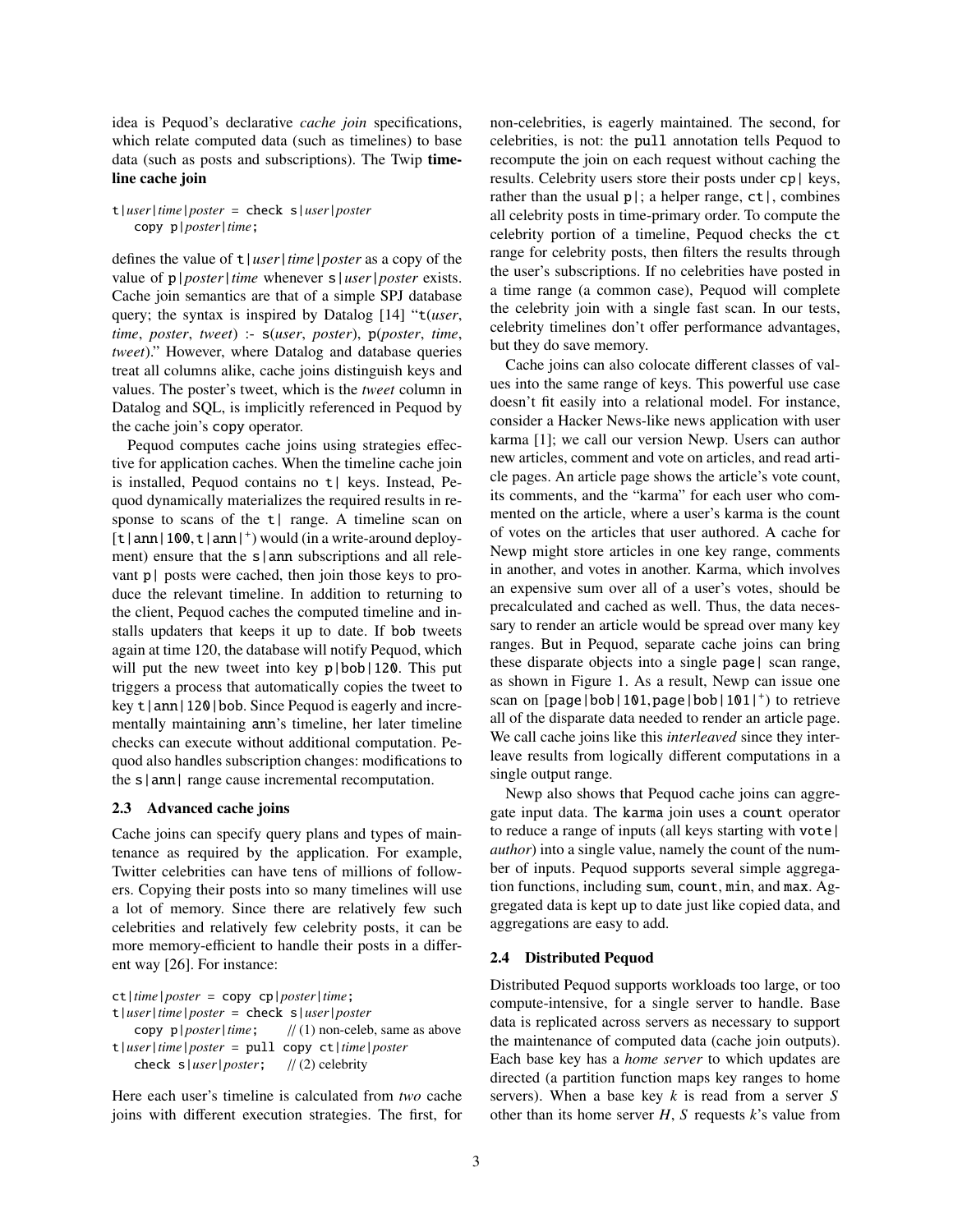```
karma|author = count vote|author|id|voter;
rank|author|id = count vote|author|id|voter;
page|author|id|a = copy article|author|id;
page|author|id|r = copy rank|author|id;page|author|id|c|cid|commenter =
  copy comment|author|id|cid|commenter;
```
page|*author*|*id*|k|*cid*|*commenter* = check comment|*author*|*id*|*cid*|*commenter* copy karma|*commenter*

Figure 1: Interleaved cache joins bring the data necessary to render a Newp article into one contiguous range. Key tags like | a and | r help the application distinguish types of data.

*H*. In addition to returning the value, *H* installs a *subscription* for *S* to *k*. When *H* receives an update to *k*'s value, it will send the new value to *S* . Pequod thus maintains eventually-consistent replicas of base data. Computed data is distributed across servers according to client requests. To compute a cache join, a server first fetches all relevant base data into memory (possibly accessing home servers or the backing store, and possibly working through intermediate cache joins), then runs without further communication.

Since cache joins can execute anywhere, adding servers to a Pequod deployment increases its computational capacity. Base data subscriptions also make replication-based load balancing possible: directing reads for popular data ranges to multiple Pequod servers establishes incrementally-maintained replicas that can distribute query load. Adding more servers to a deployment also increases the system's storage capacity, but due to the data duplication and subscription overhead inherent in our design, a Pequod cache's storage capacity does not necessarily rise linearly with the number of servers. Data duplication is reduced when clients send their requests to appropriate servers. Twip clients avoid redundant timeline storage by sending all timeline checks for user *u* to a specific server  $S(u)$ . This is especially important since timelines make up the large majority of system data (each tweet is stored once in the poster's  $p \mid$  range and many, many times in followers' t | ranges). But some duplication is unavoidable—for instance, a popular user's tweets are copied to all servers, inducing network overhead—and other applications might be unpartitionable.

Our initial design goal for distributed Pequod has been simplicity rather than completeness, and we do not focus on consistency or resilience to failure. Pequod is eventually consistent: every update to base data eventually becomes visible to all interested servers, but since update propagation is asynchronous, different servers might see updates at different times. The maximum update delay depends on network properties, and is relatively low for our expected deployments (several servers within a single data center). Many Web applications are tolerant of this kind of inconsistency. For some applications, the current Pequod prototype can also support "read-your-ownwrites" consistency, where writes made by a client are always visible to later reads by the same client. To achieve this level of consistency, clients must read from and write to a single Pequod cache server (base data are written directly to Pequod to avoid the asynchrony of database notification).

## 2.5 Eviction

Pequod can evict data under memory pressure. Three types of data can be evicted: data computed by a cache join, remote data copied from another Pequod server via subscription, and cached base data, which in our expected deployment is loaded on demand from a database. Eviction requires modifying the store and invalidating all dependent computed data (which can have transitive effects). At present, an overloaded Pequod server simply evicts the least recently used data ranges. This could be improved by considering the expected costs of reloading a range (the latency of fetching base data from the database, the CPU cost of recomputing dependent ranges, and so forth).

#### 2.6 Discussion

Pequod simplifies application design by adding intelligence to the caching layer. But databases already support that intelligence; why not just use one? Applications couldn't afford to use the main persistent database, but perhaps, as in DBProxy [7, 8], another relational database could be used as a cache. This kind of deployment would be an excellent choice if it performed well. Since Web applications already rely on key-value cache performance, and since some of that performance derives from the key-value model, we chose instead to add intelligence to a key-value cache.

## 3 Cache joins

A cache join declares how to calculate some output keyvalue pairs from input key-value pairs, which we call *sources*. Since cache joins are expressed in terms of keyvalue pairs, which have a single meaningful index ordering (namely, lexicographic key ordering), cache joins also expose meaningful server performance properties, making them resemble both database views and query plans.

A cache join specification has four parts. (1) An *output pattern*, such as t|*user*|*time*|*poster*, defines the format of output keys. (2) One or more *source patterns*, such as copy p|*poster*|*time*, select keys whose values are used to compute results, and define the operators applied to these keys. (3) Optional *performance annotations* (including the order of source patterns) guide query exe-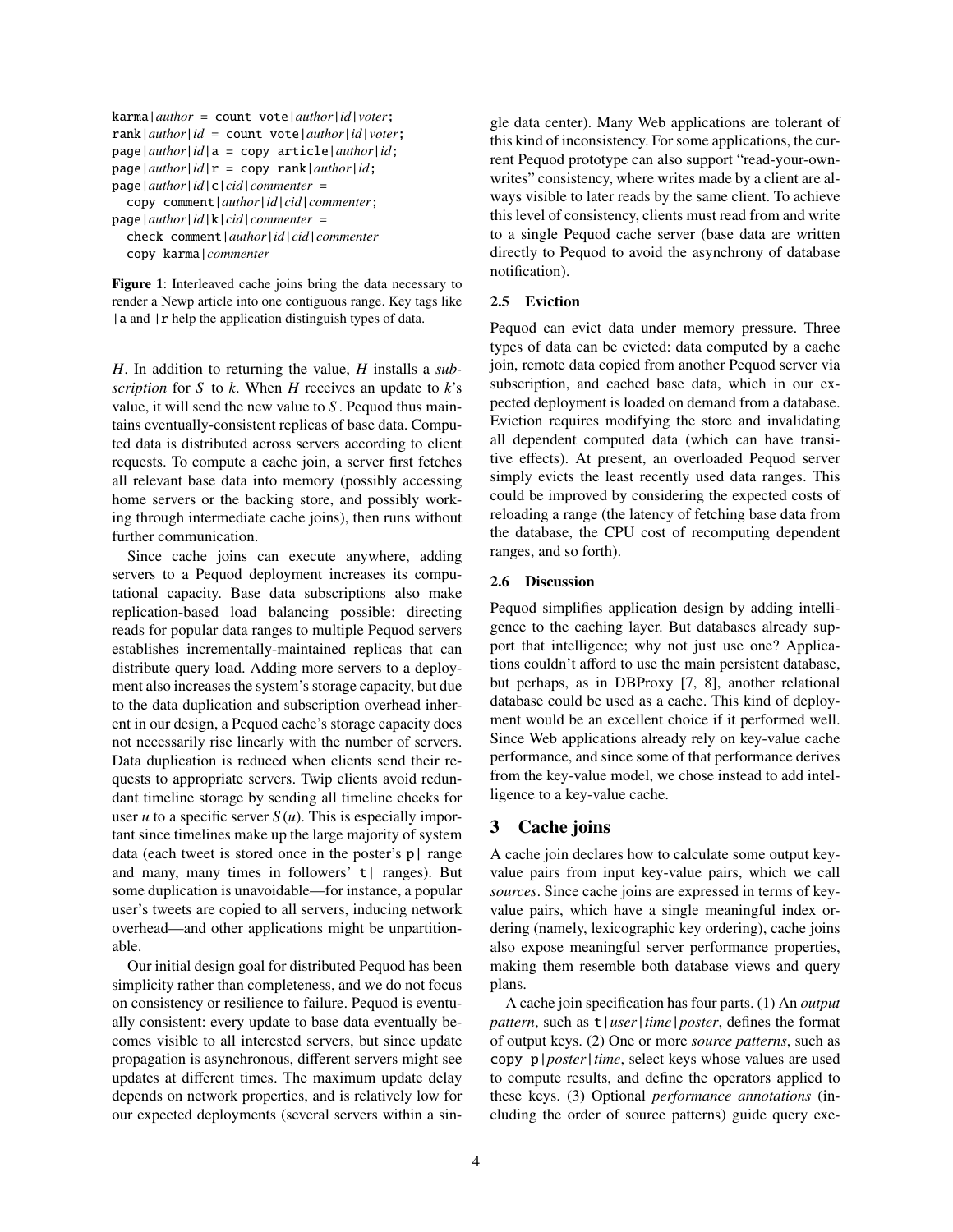```
<cachejoin> ::= <key> "=" ["push" | "pull" |
               "snapshot <T>"] <sources>;
<sources> ::= <source> | <sources> <source>;
<source> ::= <operator> <key>;
<operator> ::= "copy" | "min" | "max" | "count"
               | "sum" | "check";
```
Figure 2: Cache join grammar.

cution; see §3.4. (4) *Slot definitions* tell Pequod how to unpack a key into its component slots—for example, by looking for vertical bars, or by taking fixed numbers of bytes. We don't explain slot definitions further.

Pequod supports several source operators. Copy tells Pequod to copy the corresponding source's value to the output key. Check marks sources whose values aren't interesting. (For example, in the timeline join, subscriptions like s|*user*|*poster* are used only for the contents of their keys.) There are also several aggregate functions; like SQL's aggregate functions, they combine many source values into a single output.

Unlike a database query, a cache join exposes the performance properties of key ordering (in relational databases index structure is specified elsewhere), and exposes more performance properties through annotations, but has less flexibility. For instance, cache joins must not be recursive (a cache join's output cannot be used as one of its sources), and relationships between "tables" must be expressed entirely through keys.

Users define cache joins in textual form (Figure 2 summarizes the grammar) and install them using an "addjoin" RPC. Multiple cache joins may be installed over the same range of keys. One cache join can act as a source for another; this can be useful, for example to permute keys into a more convenient order, but risks cascading invalidations. Performance annotations such as snapshot *T* (§3.4) can mitigate this problem somewhat. Users should not install circular cache joins.

Pequod checks for errors (such as recursive queries) at cache join installation time, but some errors are difficult to identify in advance. For instance, consider the timeline join variant t|*user*|*time* = check s|*user*|*poster* copy p|*poster*|*time*. Since this lacks the "|*poster*" suffix for timeline keys, it produces undefined results when two or more posters post tweets at the same time. (A corresponding database query would produce one tuple per relevant tweet, but Pequod values are strings, not tuples, and the copy operator doesn't know how to combine multiple values into a single string.) But it's not necessarily appropriate to reject such joins out of hand; perhaps the application ensures that no two tweets have the same time. Thus Pequod's users are left responsible for avoiding ambiguous cache joins, either by preventing output collisions or by using aggregate functions with well-defined behavior.

We currently impose additional technical requirements on cache joins. For instance, in a join with *n* sources, exactly *n*−1 of the operators must equal check, and we constrain the use of count and sum operators to simple cases.

### 3.1 Cache join query execution

When Pequod receives a scan(*first*, *last*) or get(*key*) request that overlaps with one or more cache joins, it must execute the queries they represent. This section describes the semantics and implementation of cache join query execution. We focus on forward query execution, which starts from base data. The algorithm used by Pequod is a key-value variant of the classical nested-loop implementation for database join queries. The next section describes how incremental maintenance works.

Cache join execution logically enumerates all tuples of source keys and selects those that match the join's constraints. The selection step ensures that there's one key per source, that the key formats match the source patterns, and that slots common to multiple source keys have consistent values. Pequod then combines the selected values according to the join's operators and installs the results.

For the timeline join t|*user*|*time*|*poster* = check s|*user*|*poster* copy p|*poster*|*time*, the keys  $\langle s | \text{ann} | \text{bob}, p | \text{bob} | 100 \rangle$  match the source patterns: the first key matches the first source, the second key matches the second source, and the shared *poster* slot has a consistent value in both keys (bob). An output key can be derived from the output pattern and the source keys; here, that key would be t|ann|100|bob. The join's operators (check for the s source and copy for the p source) indicate that  $p | bob | 100$ 's value should be copied to  $t |ann|100|bob$ .

The main optimization strategy for nested-loop queries moves selection operators as early as possible, since this avoids enumerating irrelevant tuples. In relational databases, selection operators are functions on columns. In Pequod, selection operators are functions on *ranges*, especially as they map to the "columns" defined by pattern slots. For example, when given a scan query over the timeline range  $\lceil t | \text{ann} | 100, t | \text{ann} | 200$ , Pequod can limit its examination of subscriptions to the range  $[s | ann |, s | ann |<sup>+</sup>)$ ; and for each resulting sub-<br>scription  $s | ann | matter$  it can examine the limited post scription s | ann | *poster*, it can examine the limited post range [p|*poster*|100,p|*poster*|200).

Figure 3 outlines our query execution algorithm; though our implementation is generic, the pseudocode uses the timeline join for concreteness. Two related concepts, slot sets and containing ranges, help move selection early. A *slot set* is a set of slot assignments derived from a cache join and a key or key range. For example, in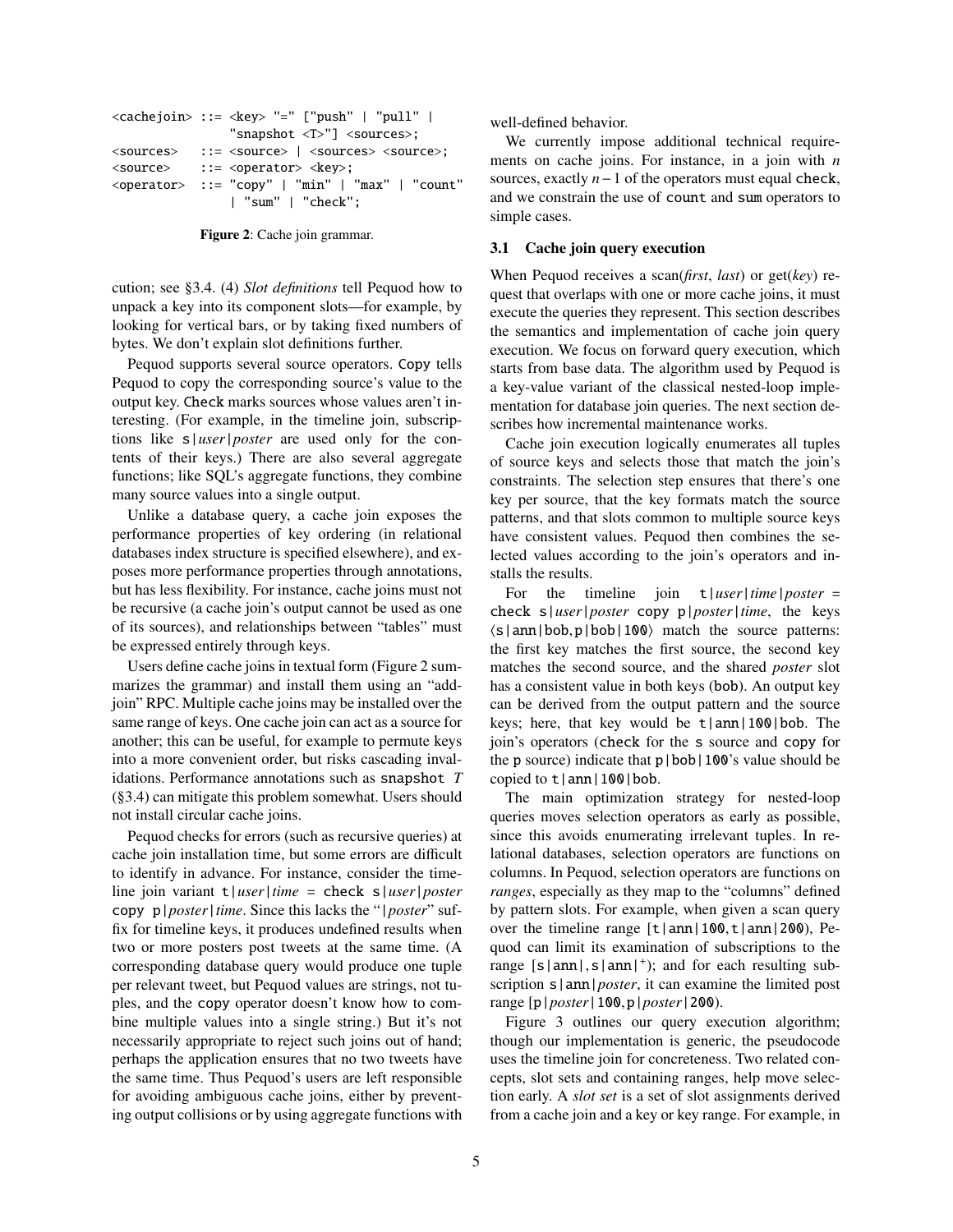



the timeline join, the key s|ann|bob corresponds to the slot set { $user \mapsto ann, posterior \mapsto bob$ }. Query execution begins by deriving a slot set from the requested output key range; for example, given  $scan(t | ann | 100, t | ann |<sup>+</sup>)$ , Pequod creates the slot set  $\{user \mapsto ann\}$ . Slot sets are augmented with additional slot assignments as Pequod works through source keys. A *containing range* is effectively the inverse of a slot set. Given a slot set, a source pattern, and the requested output key range, Pequod can calculate a minimal range of source keys that might affect the scan's results. For example, given the scan request above and the slot set  ${user \mapsto ann, poster \mapsto bob}$ , the minimal containing range for the p source would be  $[p | bob | 100, p | bob |<sup>+</sup>)$ . Any post outside that contain-<br>ing range would either not match the required noster, or ing range would either not match the required *poster*, or not map to an output key in the requested output key range. But even with containing ranges, the algorithm must compare the source range keys with their patterns. As a schema-free key-value store, Pequod might have keys in the range that don't match the source patterns. Figure 4 shows a sample execution of this algorithm for the timeline join.

Since Pequod should support any application and provide general key-value cache semantics, we took care to handle any range query. Thus, for example, we correctly implement queries like  $\lceil t \rceil$  ann $\lceil 100, t \rceil$ bob $\lceil 200 \rceil$ and  $[t|a,t|b)$  that cross multiple timelines. Correct and minimal containing ranges are generated in each case.

#### 3.2 Incremental maintenance

Pequod can keep computed data up to date as sources change. Eager incremental maintenance transfers work from read queries to writes and saves computation on exact re-requests. The view selection problem [22] is easy in Pequod: since all queries are range scans, precomputed ranges naturally benefit queries that partially or completely overlap.

Pequod implements incremental maintenance through two auxiliary data structures. A *join status range* indicates whether a range of keys is up to date with respect to the cache joins whose outputs overlap that range. Join



Figure 4: Example query execution of the timeline join. The scanned range provides context used when scanning source ranges. The keys and values in the output key range comprise elements of the original scan range and both source ranges.

```
compute timeline(first, last):
   for each subrange [x^-, x^+) \subset [first, last) where<br>ioinstatus([x^-, x^+) \neq w.u.p.
                        joinstatus([x^-,x^+)) ≠ valid:<br>validation slotset(+ x^- x^+)
      ss := timelinejoin.\text{slotset}(\texttt{t}, x^-, x^+)[ks^-, ks^+] := ss.containingrange(s, x<sup>-</sup>, x<sup>+</sup>)<br>
j\mathbf{s} := \text{new join status range for [r^-, r^+)}js := new join status range for [x^-, x^+]<br>add undater from [ks^- \ ks^+] to is
      add updater from [ks^-, ks^+] to js<br>for each ks → vs where ks \in [ks^+]for each ks \mapsto vs where ks \in [ks^-, ks^+]<br>and ks matches s \mid user \midand ks matches s|user|poster:
           ss' := ss.addslots(s, ks)
           [kp^-, kp^+) := ss'.\text{containingrange}(p, x^-, x^+)<br>add undater from [kp^-, kn^+) to is
           add updater from [kp^-, kp^+) to js<br>for each kn \mapsto yn where kn \in [kn]for each kp \mapsto vp where kp \in [kp^-, kp^+]<br>and kn matches n | noster | time
                             and kp matches p|poster|time:
               yield t|user|time|poster \rightarrow vpinstall js as value
```
Figure 5: Query execution for the timeline cache join, including installation of data structures for later incremental maintenance. Changes from Figure 3 are in black.

status ranges are logically attached to output ranges and form a disjoint cover of key space (every key is associated with exactly one join status range). *Updaters*, in contrast, logically attach to source ranges. An updater links a range of source keys with a *context*—a cache join, a slot set, and a join status range. The context provides the information required to maintain its join status range. For instance, a range of posts  $[p | bob | 100, p | bob |<sup>+</sup>)$ <br>might have an undater for the timeline join with slot set might have an updater for the timeline join with slot set  ${user \mapsto ann}$ ; this *user* value lets Pequod map source key p|bob|200 to output key t|ann|200|bob. Many updaters can apply to a given key, so we store updaters in an interval tree. Whenever Pequod modifies its store, it finds all updaters applicable to the modified key and runs the indicated incremental maintenance for each. Figure 5 outlines how join status ranges and updaters are installed during forward query execution.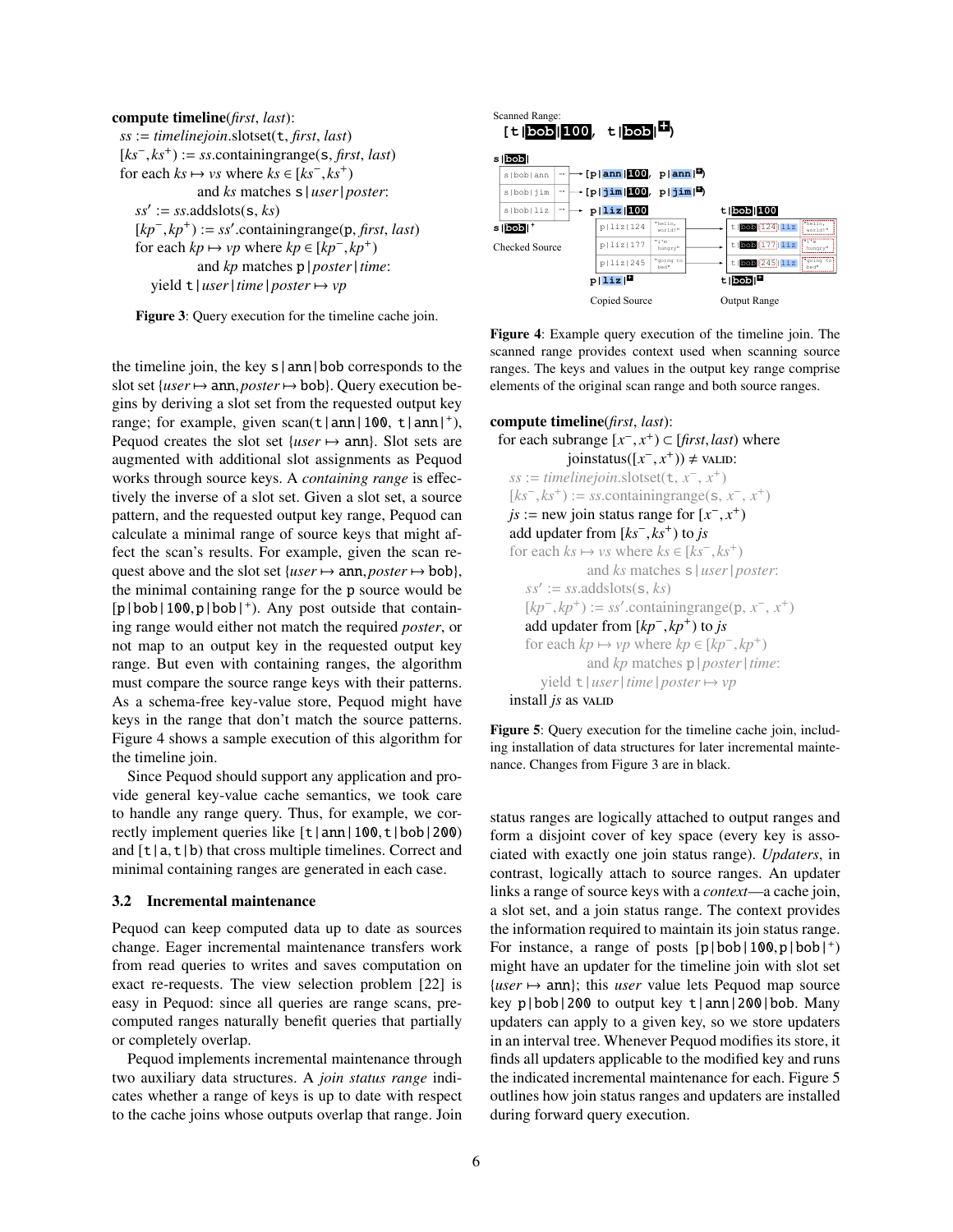The notification provided to an updater includes the modified source key, the new value, the old value, and the type of change (insert new key, update existing key, or remove existing key). The updater reacts by modifying either the attached join status or the cache's value for some key. The form of this modification depends on the relevant operator; for example, the updater for copy operators calculates the appropriate output key and inserts the value there.

Pequod also supports *invalidations*, which provide a form of *lazy* view maintenance [29]. Unlike an eager updater, which updates the cache upon notification, an invalidating updater just marks its join status range as invall. The invalidity will be detected and corrected when the output range is queried. There are two kinds of invalidation. Complete invalidation removes installed updaters and requires that a range be recomputed from scratch. Partial invalidation instead logs the source modification into an entry on the relevant join status range. The logged modification—or a subset of it—will be applied later, when the output range is queried [29]. Lazy maintenance, and especially partial invalidation, shifts some of the burden of view maintenance back onto read operations from write operations. Our prototype uses lazy maintenance (invalidations) for check sources and eager maintenance for all other sources, a choice that performs well for our applications. For example, Twip subscription changes logically shift many tweets into or out of a timeline. Thanks to lazy maintenance, however, Pequod shifts only those tweets strictly required by queries. Since most timeline checks are updates, rather than loads of past tweets, this can perform much less work than eager maintenance would. Our policy would not work equally well for all applications, however, and we would like to offer users more control over maintenance type.

Several important optimizations improved Pequod's performance by large factors. Updaters frequently overlap; for example, a Twip user's posts have one updater per subscriber. It was especially important to combine such updaters whenever possible. If a new updater is installed for the same source range as an existing updater or for an overlapping range—Pequod reduces memory usage and the size of the updater tree by appending information about the new updater to the existing one. Other important performance improvements were obtained by compressing or eliminating the context information stored with updaters, since in many cases Pequod can derive an output key completely from the source key and the relevant join status range. (Consider a timelinejoin updater on source range [p|ren|200,p|ren|<sup>+</sup>) as-<br>sociated with join status range [t | ann|100| t | ann|<sup>+</sup>) sociated with join status range  $\left[\frac{t}{\text{ann}}\right]$  ann $\left|\frac{100}{t}\right|$  ann $\left|^+\right)$ .<br>The join status range uniquely determines the *user* slot. The join status range uniquely determines the *user* slot, and the source key uniquely determines the *poster* and *time* slots.)

#### 3.3 Resolving missing data

The join query execution algorithm in Figure 5 assumes that all required source data is present in the cache. However, this assumption need not hold. A source range might overlap with the output of another cache join; the source range might exist in the persistent backing store, but have expired from the cache; and in distributed Pequod, the source range might be stored on a different server. Pequod detects these cases and loads the data as required before executing the join query. The first case can be handled with a recursive query execution. In the second and third cases, the data is loaded and metadata is installed to indicate its presence.

Pequod reduces query latency by loading missing base data in parallel. When base data is missing, Pequod initiates an asynchronous fetch request (to the database or to a home server) and attaches a *restart context* to the current join status range. It then continues to execute the query using any cache-resident data. When all required fetches complete, the restart contexts are used to restart the query. The restarted query behaves as if executed from scratch, so every server query produces results consistent with a snapshot of that server's state. However, Pequod doesn't recompute any parts of the query that were already completed and haven't been invalidated since. In general, a query execution is iteratively evaluated until there are no outstanding restart contexts and the join status range is marked value; in most cases, this requires at most one round of fetches and a cleanup execution that fills in gaps. The resulting output range is scanned to construct a client response.

We always resolve missing base data by loading it into server memory. This allows us to execute cache joins locally. Other strategies, such as executing cache joins in partitioned fashion and aggregating the results [5], could benefit some applications by reducing data movement.

#### 3.4 Performance annotations

Cache joins contain annotations that affect evaluation performance. First, the *maintenance type* defines whether and how a join is kept up to date. The default push type asks for the incremental maintenance described in §3.2. A pull join, in contrast, is calculated from scratch on each query using the procedure in §3.1. As we saw for Twitter celebrities (§2.3), this can save memory for some applications and data patterns. Finally, a snapshot *T* join implements deferred view maintenance. Pequod calculates the join from scratch, but caches the result without further updates—for *T* seconds. Snapshot joins induce less maintenance overhead than push joins and less computation overhead than pull joins. Second, the order of sources is a performance annotation. Pequod examines the source descriptions in a cache join in order, and different source orders can perform quite differ-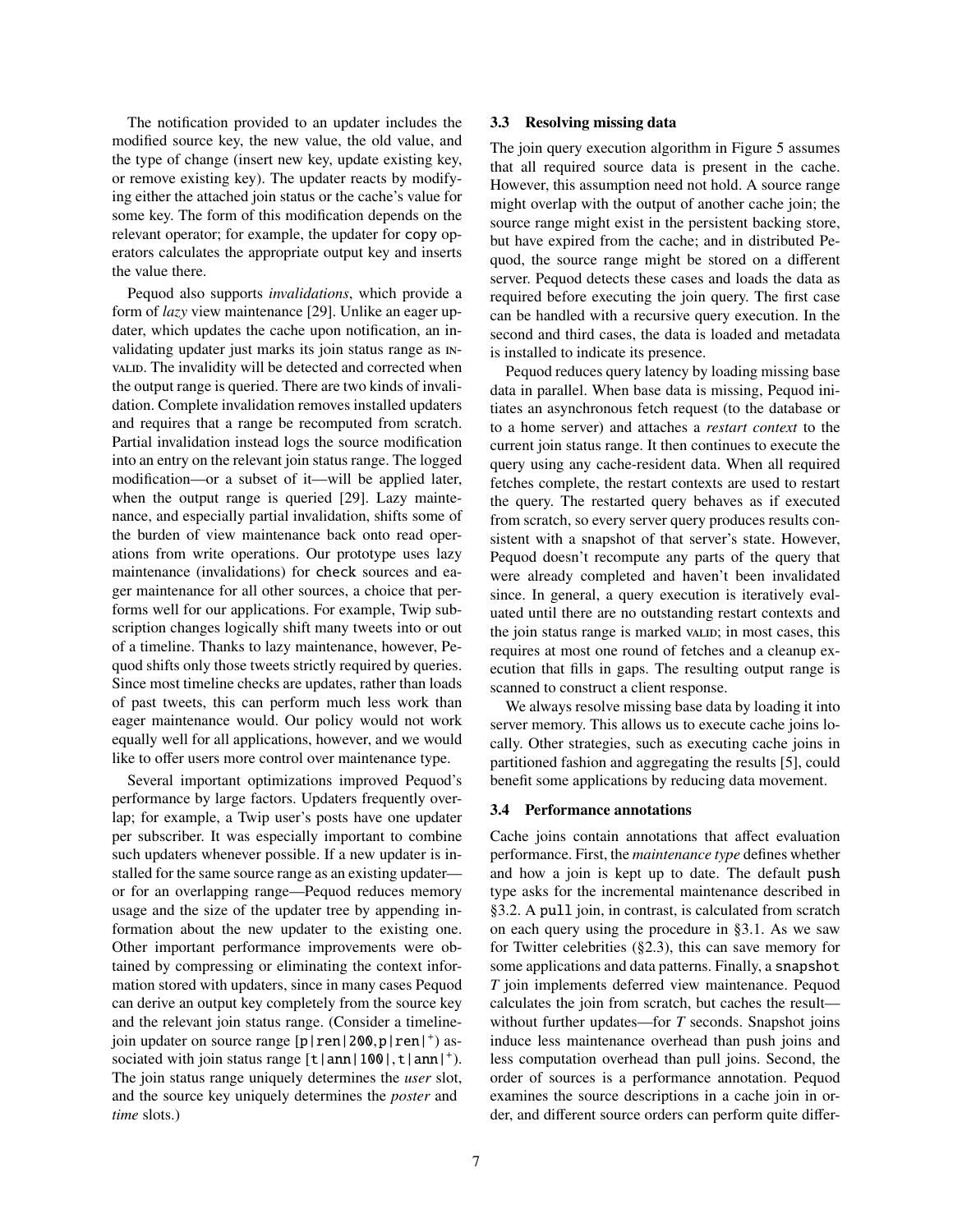

Figure 6: Pequod internal data structure for Twip. The logical store divides into tables (the rectangle layer) and, when appropriate, subtables (the lowest layer).

ently. Joins are generally more efficient when the smallest ranges are examined first, since this reduces the data to be examined later. It's usually best to arrange sources so that slots are encountered in the same order as in the output key, since this leads to small containing ranges. The user may be able choose an even better order using their knowledge of key counts and update frequencies.

## 4 Implementation

Pequod is a single-threaded, event-driven C++ program. Pequod uses red-black trees to store key-value pairs and bookkeeping information, such as updaters and join status ranges. Several optimizations use auxiliary data structures such as hash tables to reduce tree lookups, improving performance significantly for some workloads. This section describes Pequod's implementation, focusing on these optimizations and when they are useful. Figure 6 shows the overall arrangement of Pequod's internal data structures as configured for Twip.

### 4.1 Structure

Pequod stores data in several layers of tree visible to clients as a single ordered key-value store. The first tree layer separates logical *tables*, such as p| and t|, into separate subtrees. Each table stores the relevant keyvalue pairs and bookkeeping structures (an interval tree of updaters and a tree of join status ranges). By separating concerns for different ranges, this design sped up Pequod significantly relative to a one-level store.

Tables can themselves be subdivided. Many applications have natural key boundaries across which scans are rare; for example, Twip scans mostly lie within a timeline range. If developers mark these boundaries, Pequod will use them to break the store into *subtables*. Thanks to a hash table that indexes the subtables, operations that lie entirely within a subtable can jump to that subtable in *O*(1) time (rather than *O*(log*N*)). However, the entire key-value store is still ordered, and operations that cross subtable boundaries will execute as expected. The use of subtables improves the runtime of our Twip benchmark by a factor of 1.55x, but increases memory consumption by a factor of 1.17x, a consequence of additional bookkeeping.

### 4.2 Output hints

In many of our applications, each update to a join status range either modifies the same key as the previous update (as is common for the count operator) or inserts a new key immediately after the previous update (as when inserting a fresh post into a Twip timeline). Both types of modification can be performed in  $O(1)$  amortized time given a pointer to the last-updated key. Each join status range therefore maintains a pointer to its last updated key. We call this pointer the *output hint*. A reference counting scheme ensures that the hint stays valid even if the underlying key-value pair is removed from the tree. This optimization avoids tree lookups in our Twip benchmark, and improves its performance by a factor of 1.11x.

#### 4.3 Value sharing

The copy operator often requires Pequod to install multiple copies of a value into multiple output ranges. For example, Twip inserts a copy of each tweet into each of the interested followers' timelines. To reduce memory overhead, Pequod allows multiple output ranges to share the source's value. This optimization fits in naturally with server computation and might not work as naturally if sharing was entirely directed by application clients. This optimization reduces memory consumption by a factor of 1.14x on our Twip benchmark. Value sharing is only useful for copy joins, but it introduces no overhead on other joins.

## 5 Evaluation

This section evaluates Pequod's performance. Pequod performs well compared with related systems, its materialization strategy works well on our workloads, and unconventional features of its data model (interleaved cache joins) can benefit real applications. Furthermore, distributed Pequod can scale across multiple servers to handle large workloads.

### 5.1 Experimental setup

We evaluate Pequod using two hardware configurations, a multiprocessor and a cluster of Amazon EC2 virtual machines. The multiprocessor is an Amazon EC2 cr1.8xlarge instance with 32 logical processors and 244GB of RAM running Ubuntu Linux 13.04. The Amazon EC2 cluster, used to evaluate scalability, consists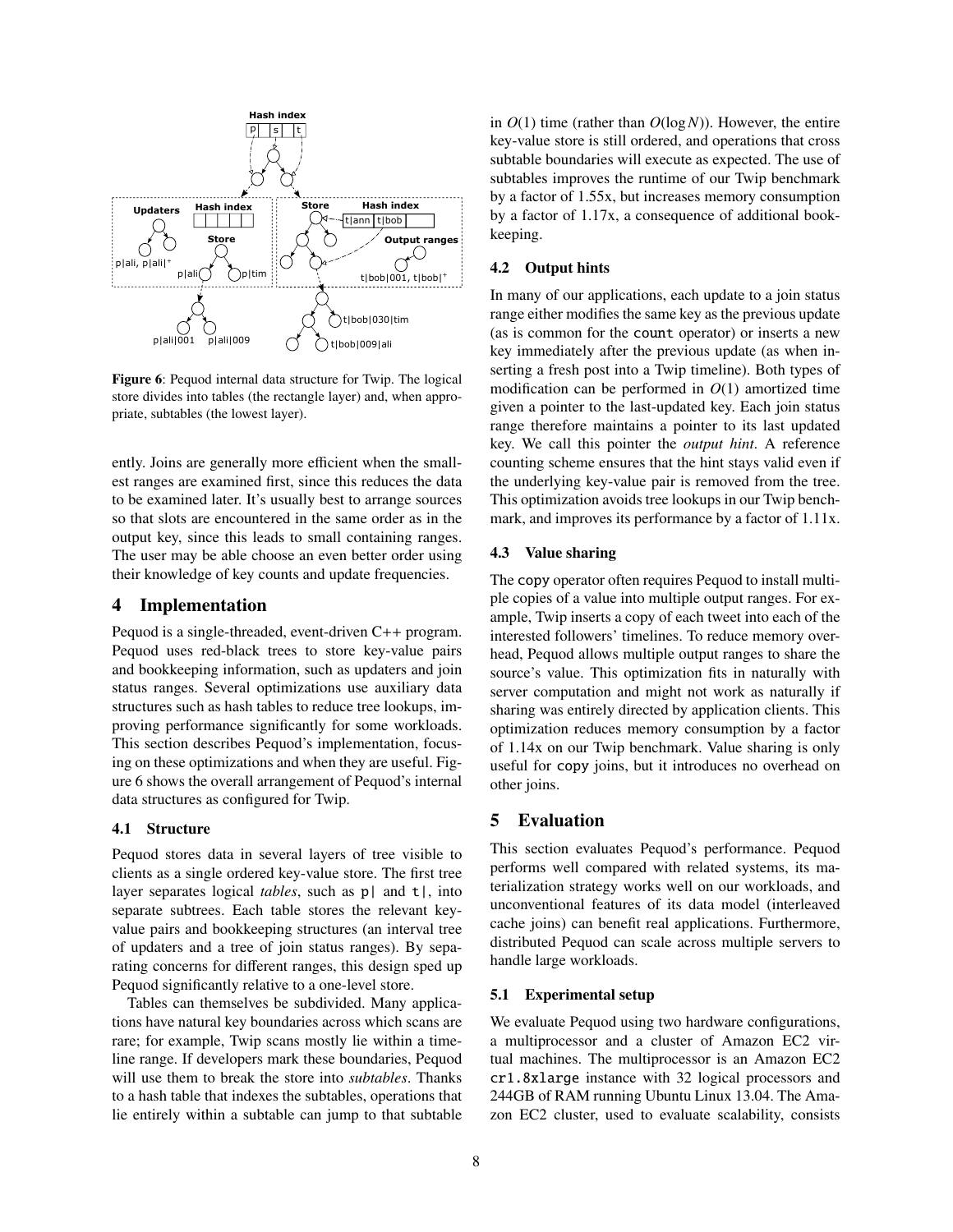of cc2.8xlarge and cr1.8xlarge VM instances connected by a 10Gbps network. Each VM has 32 cores, 60-244GB of RAM, and runs Amazon Linux 2013.09.2.

Application clients communicate with Pequod servers using RPC. Experiments on the multicore machine use TCP over the loopback interface for RPC invocation. Clients are event-driven processes that keep many RPCs outstanding. We run enough clients to saturate the Pequod servers.

In most of our experiments, Pequod is configured to run Twip. The underlying data is derived from a Twitter social graph obtained in 2009 [21]. The full graph, which contains 40 million users and 1.4 billion relationships, is used in the scalability experiment (§5.5). All other Twip experiments use a sampled subgraph containing 1.8M users and 72M relationships.

Our clients model the actions of individual Twip users. Each modeled user (1) "logs in," obtaining a list of many recent tweets; (2) repeatedly checks for new tweets, subscribes to other users, and posts tweets of their own; and (3) logs out (though they may log in again later). The incremental timeline updates in step (2) return many fewer tweets than the initial scans at login time. These events occur in the rough ratio 5% initial timeline scans, 9% new subscriptions, 85% incremental timeline updates, and 1% posts, which we derived using information on the real Twitter [20]. Users post with different likelihoods. The probability that a user posts a message is proportional to the log of their follower count, so more popular users tweet more often. In one common workload, 70% of users are active (the remainder never check their timelines) and each active user checks their timeline 50 times. This results in approximately 62M timeline checks, 6.2M new relationships, and 620K new posts over the course of the experiment.

We do not evaluate database interaction or eviction. Pequod is deployed as a look-aside cache: applications send it updates directly. Notification bottlenecks in the database made the performance of our write-around deployment uninteresting. Although we enable eviction, it never triggers in our experiments.

We ran most experiments several times and observed little to no performance variability. Confidence intervals would not be visible on our graphs.

### 5.2 System comparison

Pequod aims to improve the programmability of application-level caches by offering developers more interesting semantics. These semantics do not compromise performance: Pequod performs no worse than comparable caches.

We evaluate two Twip implementations. The first, "Pequod," is the Twip application described above; timelines are fetched via the timeline join. In the second,

| <b>System</b>        | <b>Runtime</b>       |
|----------------------|----------------------|
| Pequod               | $197.06 s$ $(1.00x)$ |
| Redis                | 262.62 s (1.33x)     |
| <b>Client Pequod</b> | 323.29 s (1.64x)     |
| memcached            | 784.43 s (3.98x)     |
| PostgreSQL           | 1882.78 s (9.55x)    |

Figure 7: Time to process a Twip experiment to completion using Pequod and related systems. Smaller numbers are better.

"client Pequod," application clients are responsible for maintaining timelines. There are no cache joins. After making a post, the posting client sends a timeline update for every subscribed user. Client Pequod lets us evaluate the performance impact of server-managed computation in isolation. We also evaluate the Redis (version 2.8.5) and memcached (version 1.4.16) key-value caches and a traditional database, PostgreSQL (version 9.1). Each system runs the same workload to completion as fast as possible. Redis and memcached don't support serverside computation, so as in client Pequod, their clients actively manage user timelines; Redis stores timelines as sorted sets of tweets, memcached as a string to which tweets are appended. PostgreSQL, in contrast, does support server-side computation. Although our test version lacks automatically-updated materialized views, we use triggers to get a similar effect. Each system is given six cores in our multicore machine. PostgreSQL runs a single process with multiple threads, while the other systems partition the store and use one process per core. The machine's remaining cores run client processes; for each system, we used the number of client processes that produced the best system runtime. We configure all systems so that data is stored in memory and consistency is relaxed as much as possible. $<sup>2</sup>$ </sup>

Figure 7 shows the results. Pequod, which uses materialized views, runs a factor of 1.64x faster than client Pequod, which doesn't. The penalty is roughly equally divided between RPC overhead (client Pequod makes many more RPCs) and insertion overhead (client Pequod doesn't benefit from output hints or value sharing). Although a more optimized client-managed caching system could beat Pequod (perhaps by implementing Pequodlike functionality specialized for the application), RPC overhead and program complexity remain as challenges for any client-managed or special-purpose system. Pequod runs a factor of 1.33x faster than Redis: join support does not sacrifice the performance advantages of key-

<sup>2</sup>We disable Redis disk checkpoints and avoid triggering eviction in memcached by configuring the amount of available memory. For PostgreSQL, we allocate a shared memory buffer large enough to hold our entire data set, place the data store in an in-memory file system, and tune for performance: we disable *fsync*, *synchronous commit*, and *full page writes* and set *bgwriter lru maxpages* to zero.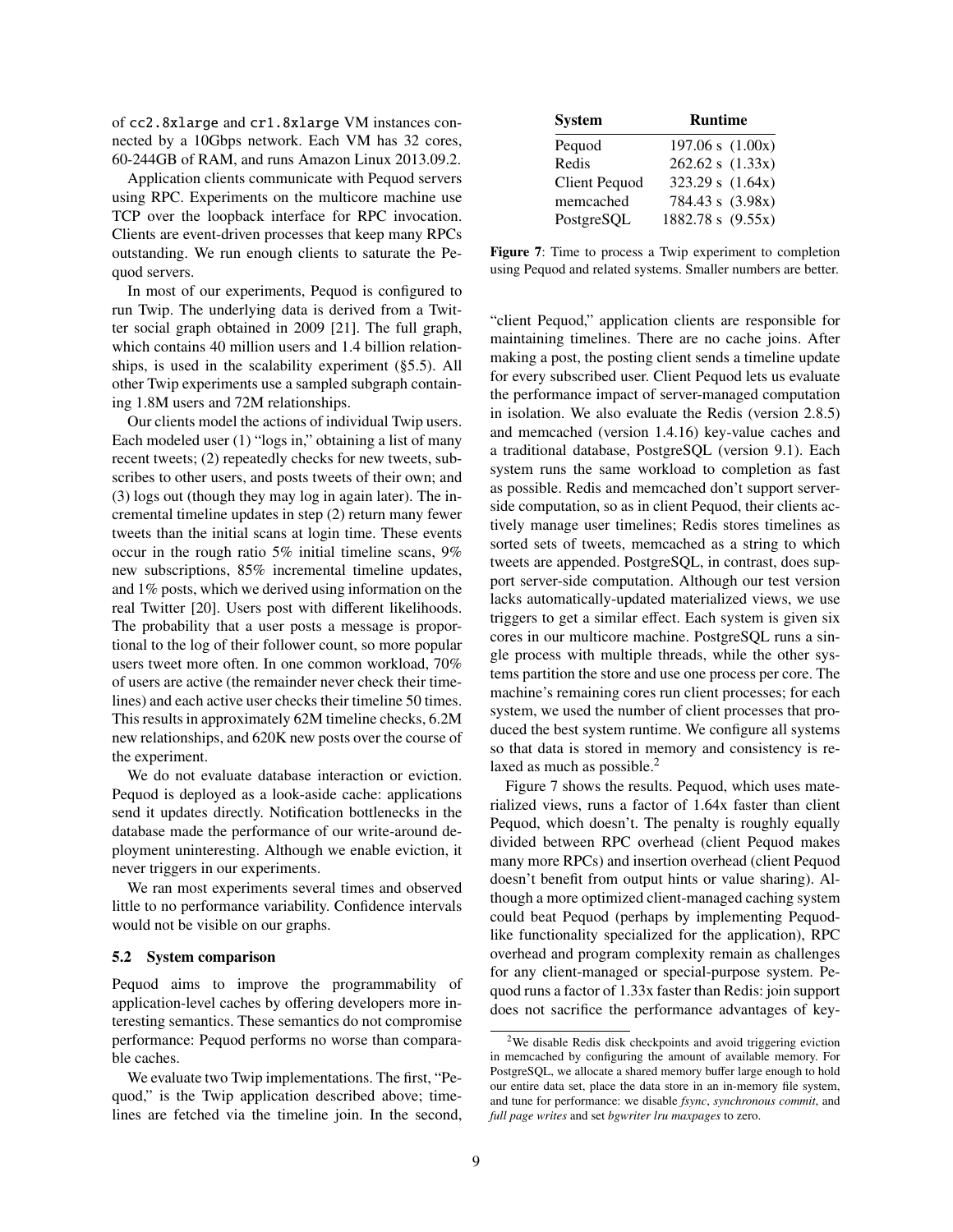

Figure 8: Pequod's dynamically materialized views generally outperform other strategies on the Twip benchmark.

value caches. Redis runs a factor of 1.23x faster than client Pequod, however. This difference is due to Redis's hash table data structure, which offers *O*(1) lookups. Though tree optimizations could speed up client Pequod somewhat, unordered stores offer fundamental performance advantages over ordered stores. memcached runs a factor of 3x slower than Redis: the Twip workload has more writes than memcached prefers. The traditional database, despite running in memory with relaxed ACID guarantees, is not a suitable replacement for an application-level cache. Pequod outperforms PostgreSQL by nearly an order of magnitude  $(9.55x)^3$ 

To summarize, Pequod performs no worse than widely available key-value caches; for this workload, it even offers a small performance improvement. The additional semantics provided by Pequod simplify application development without compromising performance.

### 5.3 Materialization strategy

Pequod implements cache joins using a dynamic materialization strategy: queries are computed on demand, but recently-accessed ranges are eagerly and incrementally updated. We compare this strategy with the obvious alternatives, namely no materialization (where no ranges are cached) and full materialization (where all ranges are cached and kept up to date). We create a Twip workload comprising only timeline check and post operations. 1 million posts are distributed among all 1.8M users as described above (proportionally to the log of the follower count). We then vary  $p$ , the percentage of "active" users, between 1 and 100. Each workload performs *p* million timeline checks spread uniformly across the  $1.8M \times p/100$  active users, resulting in a check:post ratio between 1:1 and 100:1. We use five clients and one server, run the workload to completion as fast as possible, and measure the elapsed time.

Figure 8 shows the results. As expected, the nomaterialization strategy performs relatively well with



Figure 9: Newp interleaved cache joins perform better than fetching article data in separate RPCs, except when writes are very common.

few active users, but as timeline scans increase, materialization quickly becomes important for performance. Because it avoids materializing data in which no one is interested, Pequod's dynamic materialization outperforms full materialization up to approximately 90% active users. After that, full materialization performs slightly better (a factor of 1.08x better at 100% active users). This performance difference is due to the join computation dynamic materialization must perform when a user first logs in. Full materialization keeps all timelines up to date at all times; though this avoids login overhead, it inevitably uses more memory when users can be inactive.

#### 5.4 Cache join choice

Pequod leaves view selection and query planning to the application developer; this flexibility, and the design flexibility offered by the key-value context, can improve application performance.

We evaluate two versions of the Hacker News-like Newp application that use different joins. The first uses separate ranges for aggregate data (karma and vote counts); constructing an article requires many RPCs in two round trips. The second uses the interleaved cache join from §2.3 to colocate this data. Reading an article requires a single scan, but more server computation and storage overhead is incurred (upon each vote aggregate values are copied into each page| range). The shared workload has three types of operation: reading an article, commenting, and voting. The Pequod data store is pre-populated with 100K articles, 50K users, 1M comments, and 2M votes. We simulate 20M user sessions; each user reads a random article; with a varying chance votes on the article; and independently with a 1% chance comments on the article. The experiment is run using a single server and multiple clients. We expect the interleaved approach to perform well when article reads far outnumber votes and comments.

The results, shown in Figure 9, indicate that interleaved cache joins are superior for most vote rates tested.

<sup>3</sup>Widely-available databases with true materialized view support were also evaluated; they performed similarly to PostgreSQL.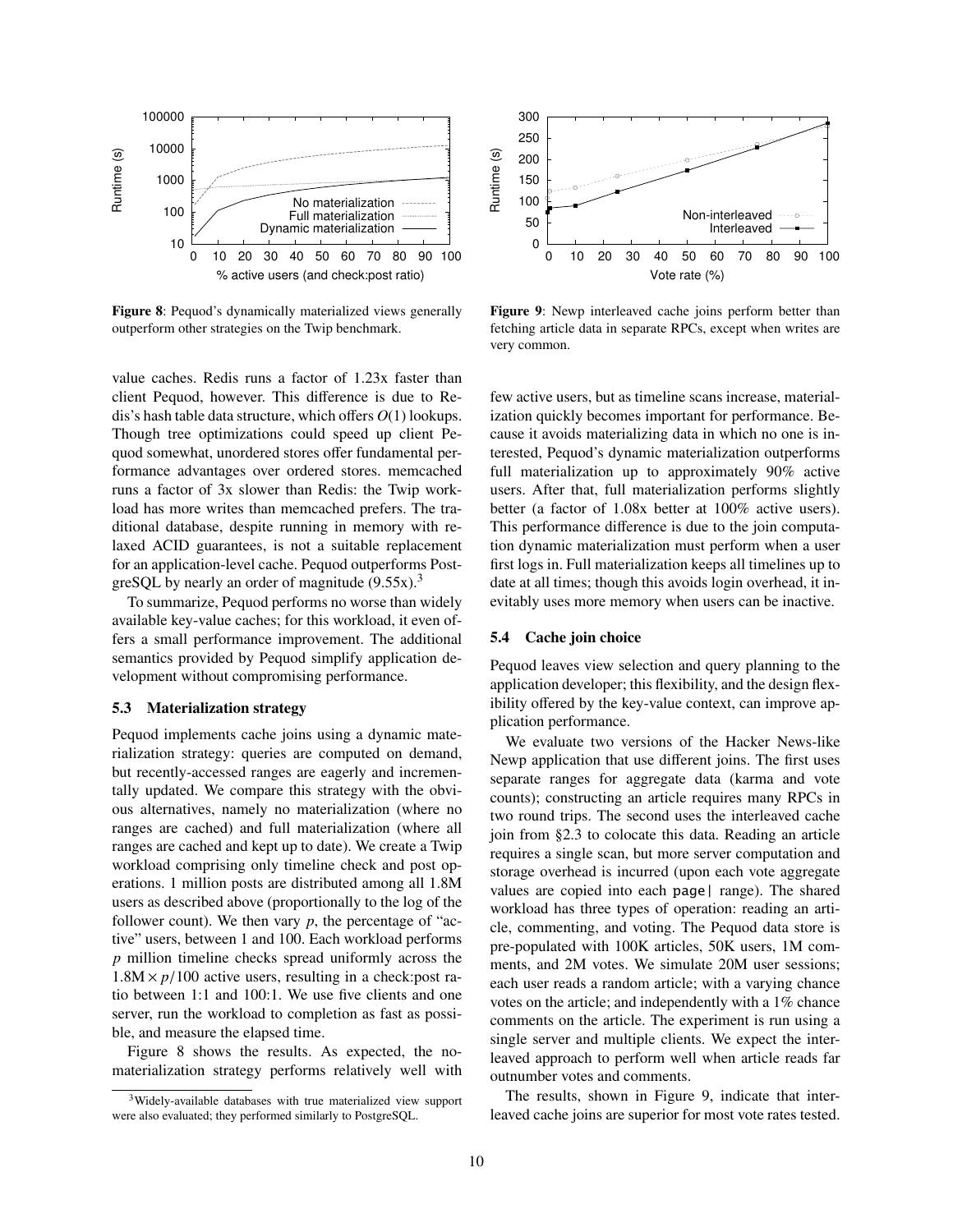The non-interleaved implementation issues many gets per article (e.g., for karma), each of which incurs overheads including an *O*(log*N*) lookup. The interleaved join improves overall performance until the cost of precomputation outweighs the cost of processing many gets (90% vote rate). Storing votes and karma in a hash table might shift the crossover to the left, but the interleaved join would preserve its main advantage, namely code simplicity.

#### 5.5 Scalability

Our evaluation of distributed Pequod focuses on a problem inherent in cache joins, namely the CPU overhead of cache join execution. Pequod can do more work per request than would a simpler cache, putting pressure on server CPUs. We show that distributed Pequod scales well enough that adding servers reduces this pressure.

Our experimental setup involves a large backing store, which holds the full 2009 Twitter social graph, and a variable number of Pequod compute servers, which execute the timeline join in response to client timeline checks. Both backing store and compute servers are Pequod processes, but the backing store absorbs all writes while the compute servers absorb all reads. Each experiment runs the same Twip workload: 28M active users issue 1.4B timeline checks, make 140M new subscriptions, and generate 14M new posts. We run the workload as fast as possible to ensure that the bottleneck is within Pequod. Measurements indicate that for the server setups measured, in each case, the bottleneck is Pequod compute server CPU. All of a user's compute requests are directed to the same compute server, minimizing unnecessary data duplication. To warm the cache servers, each active user is logged into the system prior to the experiment, ensuring that a join status range exists, base data are present, updaters are installed, and subscriptions are established between the compute and base servers. We use up to 30 virtual machines on the Amazon EC2 testbed. 6 VMs run 32 Pequod servers for the backing store and up to 48 client processes, while the remaining 24 VMs run between 12 and 48 Pequod compute servers.

Figure 10 shows the result. Throughput increases by 3x (from 1.42M to 4.27M qps) as the number of compute servers increases from 12 to 48. Perfect scalability would increase throughput by 4x; unfortunately, some Pequod overheads (such as base data required per compute server) do not drop linearly with the number of compute servers. Total memory consumption increased from 290GB to 297GB at the base servers, a consequence of storing duplicate subscription information. The compute servers stored more total data thanks to base data duplication; total memory used by all compute servers increased from 1.2TB to 1.5TB. Likewise, a larger fraction of the consumed network bandwidth is dedicated to inter-server



Figure 10: Adding computational capacity results in a speedup for a fixed Twip workload.

subscription maintenance, increasing from roughly 10% to 16% between 12 and 48 compute servers (the rest is client communication). Though these overheads are potential bottlenecks to system scalability, Pequod still performs and scales well overall.

## 6 Related work

Application caches Pequod's key-value design was inspired by existing application-level caches [2, 3].

Pequod is an ordered store. This helped make cache joins simple and useful, but unordered hash table stores, such as Redis and memcached, offer faster *O*(1) operations. Several of our implementation tricks and optimizations—some of them enabled by the cache join abstraction—reduce the cost of tree walking. To speed up Pequod further, we could replace its binary trees with more cache-efficient structures [24] or, better, investigate cache join variants for unordered stores. (This would probably require structured values a la Redis.) `

Previous work has tracked dependencies among cached data in application-level caches [15, 31]. The application developer specifies these dependencies explicitly, either by item or by item class; the systems respond to updates by invalidating dependent objects. In TxCache [25], dependency tracking is automatic, rather than explicit. TxCache provides transactional consistency, which Pequod does not, and can invalidate cached objects that are computed by arbitrary pure functions, rather than SPJ queries. Compared to these systems, Pequod's cache joins define dependencies in a particularly natural way, and Pequod can update dependent objects, which we found faster than invalidating them.

DBProxy [7, 8] is a distributed database cache that can store partial query results in edge cache nodes and service later queries from those caches. The caches are incrementally maintained by a master backend database; new results are produced by re-executing queries (with an exception for some aggregates, which are also stored as exact-match results). Pequod, in contrast, uses eager view maintenance to avoid costly computation on the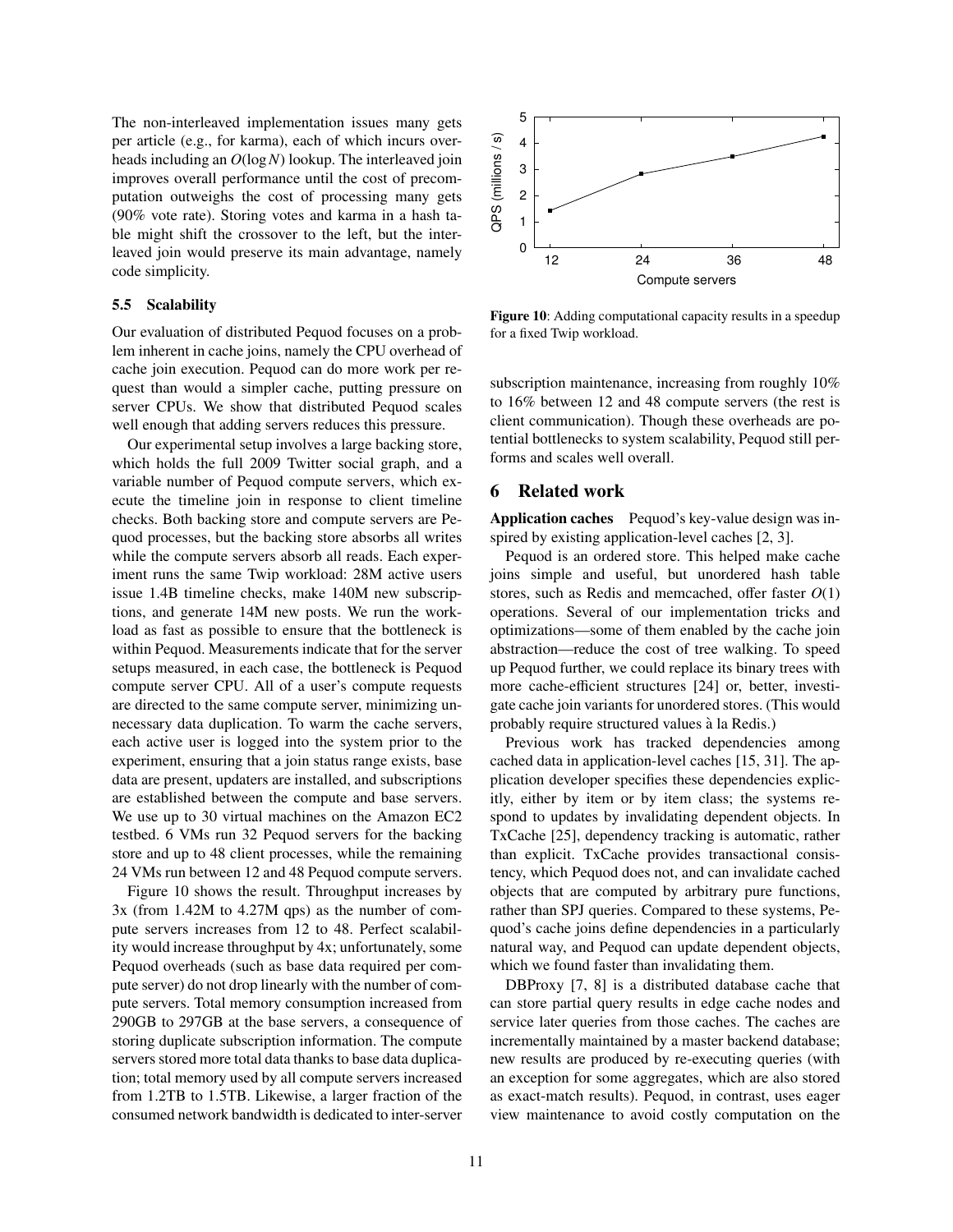read path. DBProxy transparently populates its cache by inspecting queries. Pequod is not transparent: developers decide what data is cached and describe how to maintain that data.

Materialized views Pequod borrows joins and materialized views [11, 16] from relational databases. Many production databases offer materialized views for data warehousing, replication, and storing results of expensive computations. Most views are meant to be transactionally consistent with the underlying data, and are kept up to date either by synchronous updates when base data changes (eager update) or by refreshing the view when it is read (lazy update). We borrow from work on efficiently maintaining views with incremental updates and batch processing [10, 13, 18, 27–29, 32].

Materialized views in Pequod are eventually consistent with respect to base data and are maintained through asynchronous, incremental updates. Views in Pequod can also be partially and dynamically materialized [28, 30], a relatively advanced feature.

Several research systems have applied one or more of these techniques. Agrawal et al. [5] added materialized views to PNUTS [17], a distributed key-value store. Like Pequod, views are implemented as partitioned tables, are eventually consistent, and are maintained with asynchronous, incremental computation. However, this work did not support partial materialization or some of Pequod's performance annotations. Interestingly, the authors use a different execution strategy for aggregate joins, which use a distributed query to reduce data movement. Pequod might benefit from a similar strategy.

Dynamic materialized views (DMV) [30] can partially materialize a view based on data access patterns. In DMV, the selection of rows to materialize can be specified manually or handled at runtime by a feedback loop with policies for admission and eviction. Pequod's dynamic materialized views borrow from DMV, but implement a simple selection policy based on access time.

DBToaster [6] presents a method for deriving incremental update triggers from relational view queries, but only works on aggregate queries and does not partially materialize views.

Luo's partial materialized views (PMVs) cache portions of frequently-executed queries with the goal of allowing early access to partial query results [23]. PMVs are restricted—for instance, they do not support insertions on base data—but a similar feature might be useful for some Pequod applications.

Applications The real Twitter service actively updates the timelines of logged-in users as tweets arrive [20]; this was one inspiration for Pequod's hybrid pull/push architecture. The load on Twitter's service is high: Twitter has more than 150M active users that generate 300K timeline reads per second on average. On a typical day Twitter handles 4-6K new tweets per second (340M per day), resulting in 300K deliveries per second (2.6B per day) to user timelines [20]. Twitter scales its timeline service by partitioning its users amongst an expandable set of cache servers. Our Twip application uses the same strategy. Twip does not support other Twitter features, such as search; we have not investigated whether these features would benefit from Pequod.

Silberstein et al. [26] describe the importance of balancing "pull" and "push" strategies in social networking services, an insight we borrow for celebrity join. Given a Twitter-like application, their system determines at runtime which tweets should be materialized into followers' timelines and which should not. A more complex join operator could conceivably support their algorithm in Pequod.

## 7 Conclusion

Pequod is a distributed key-value cache that uses a new abstraction, the cache join, to automatically rearrange and transform cached data in ways useful for applications. By understanding how cached data is computed, Pequod is able to keep cached data fresh and provide performance benefits while presenting a simple API to users. As future work, we hope to improve Pequod further by optimizing its data structure design and exploring options for configuration changes and recovery from server failure.

## Acknowledgements

We thank the SOSP and NSDI reviewers and our shepherd, Ali Ghodsi, for many helpful comments. This work was partially supported by a Microsoft Research New Faculty Fellowship, by the National Science Foundation (awards 0834415 and 0915164), and by Quanta Computer.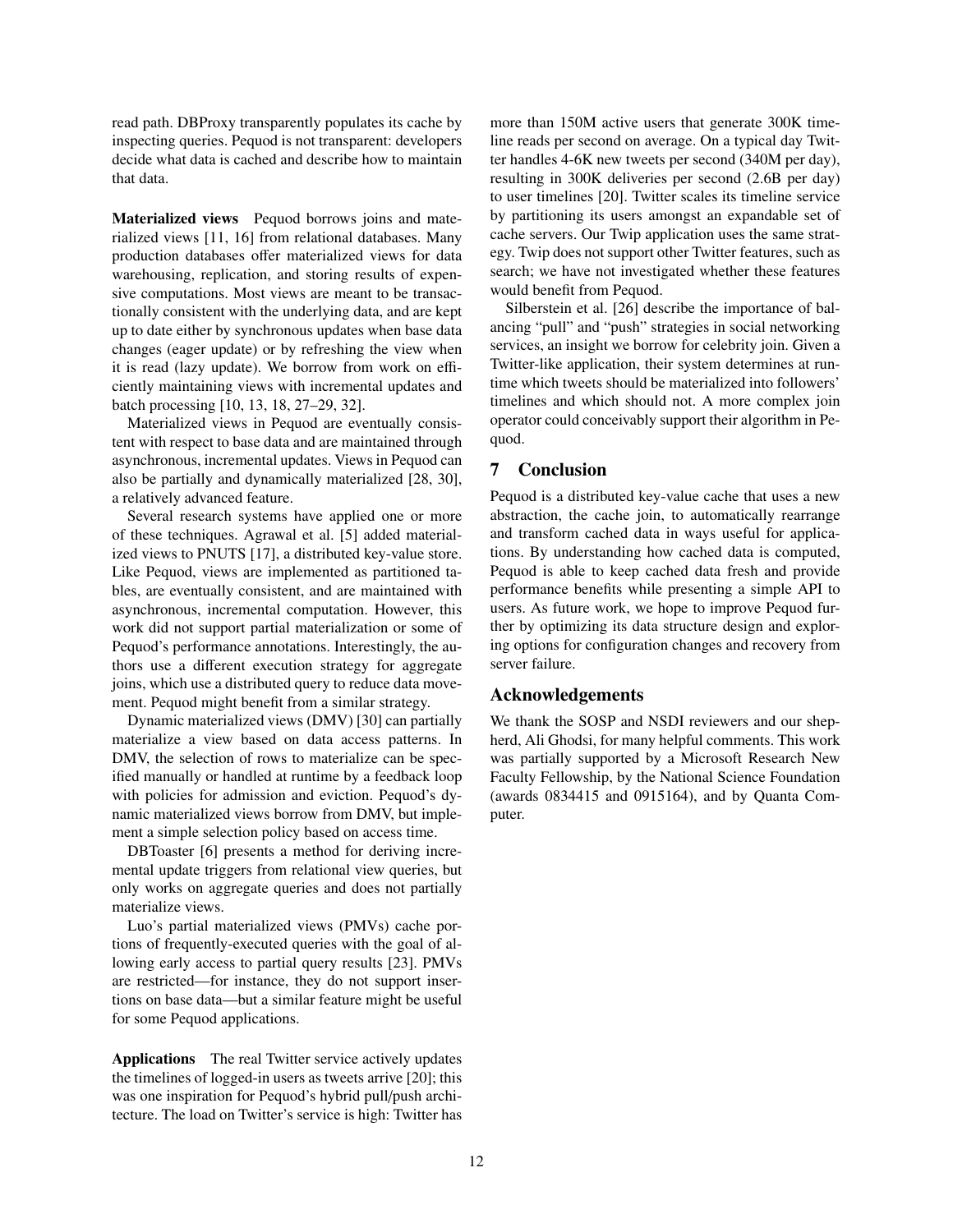## References

- [1] Hacker News FAQ. http://ycombinator.com/ newsfaq.html.
- [2] memcached. http://memcached.org.
- [3] Redis. http://redis.io.
- [4] Retwis. http://redis.io/topics/twitter-clone.
- [5] P. Agrawal, A. Silberstein, B. F. Cooper, U. Srivastava, and R. Ramakrishnan. Asynchronous view maintenance for VLSD databases. In *Proc. SIGMOD 2009, ACM SIG-MOD Int'l Conf. on Management of Data*, pages 179– 192. ACM, June 2009.
- [6] Y. Ahmad, O. Kennedy, C. Koch, and M. Nikolic. DBToaster: Higher-order delta processing for dynamic, frequently fresh views. *Proc. VLDB Endowment*, 5(10): 968–979, June 2012.
- [7] K. Amiri, S. Park, and R. Tewari. A self-managing data cache for edge-of-network web applications. In *Proc. CIKM'02, 11th Int'l Conf. on Information and Knowledge Management*, pages 177–185. ACM, Nov. 2002.
- [8] K. Amiri, S. Park, R. Tewari, and S. Padmanabhan. Dbproxy: a dynamic data cache for web applications. In *Proc. ICDE 2003, 19rd Int'l Conf. on Data Engineering*, pages 821–831. IEEE Computer Society, Mar. 2003.
- [9] Beevolve, Inc. An exhaustive study of Twitter users across the world. http://www.beevolve.com/ twitter-statistics/#b2, Oct. 2012.
- [10] J. A. Blakeley, P.-Å. Larson, and F. W. Tompa. Efficiently updating materialized views. In *Proc. SIGMOD'86, 1986 ACM SIGMOD Int'l Conf. on Management of Data*, pages 61–71. ACM, May 1986.
- [11] R. F. Boyce, D. D. Chamberlin, M. M. Hammer, and W. F. King. Specifying queries as relational expressions. In *Proc. 1973 Meeting on Programming Languages and Information Retrieval*, pages 31–47. ACM, 1973.
- [12] N. Bronson, Z. Amsden, G. Cabrera, P. Chakka, P. Dimov, H. Ding, J. Ferris, A. Giardullo, S. Kulkarni, H. Li, M. Marchukov, D. Petrov, L. Puzar, Y. J. Song, and V. Venkataramani. TAO: Facebook's distributed data store for the social graph. In *Proc. 2013 USENIX Annual Technical Conf.*, pages 49–60. USENIX, June 2013.
- [13] M. W. Cain. Creating and using materialized query tables (MQT) in IBM DB2 for i5/OS (version 2.0). Technical report, IBM, Sept. 2006. http://public.dhe.ibm.com/ partnerworld/pub/pdf/courses/438a.pdf.
- [14] S. Ceri, G. Gottlob, and L. Tanca. What you always wanted to know about Datalog (and never dared to ask). *IEEE Trans. Knowledge and Data Engineering*, 1(1): 146–166, Mar. 1989.
- [15] J. Challenger, A. Iyengar, and P. Dantzig. A scalable system for consistently caching dynamic web data. In *Proc. INFOCOM'99, 18th Joint Conf. of the IEEE Computer and Communications Societies*, volume 1, pages 294– 303, Mar. 1999.
- [16] E. F. Codd. A relational model of data for large shared data banks. *Communications of the ACM*, 13(6):377–387, June 1970.
- [17] B. F. Cooper, R. Ramakrishnan, U. Srivastava, A. Silberstein, P. Bohannon, H.-A. Jacobsen, N. Puz, D. Weaver, and R. Yerneni. PNUTS: Yahoo!'s hosted data serving platform. *Proc. VLDB Endowment*, 1(2):1277–1288, August 2008.
- [18] A. Gupta and I. S. Mumick. Maintenance of materialized views: Problems, techniques, and applications. In A. Gupta and I. S. Mumick, editors, *Materialized Views*, pages 145–157. MIT Press, Cambridge, MA, USA, 1999.
- [19] A. Gupta, I. S. Mumick, and V. S. Subrahmanian. Maintaining views incrementally. In *Proc. SIGMOD'93, 1993 ACM SIGMOD Int'l Conf. on Management of Data*, pages 157–166. ACM, May 1993.
- [20] R. Krikorian. Real-time delivery architecture at Twitter. Talk at QCon New York. http://www.infoq.com/ presentations/Real-Time-Delivery-Twitter, Oct. 2012.
- [21] H. Kwak, C. Lee, H. Park, and S. Moon. What is twitter, a social network or a news media? In *Proc. WWW 2010, 19th Int'l World Wide Web Conf.*, pages 591–600. ACM, Apr. 2010.
- [22] P.-Å. Larson and H. Yang. Computing queries from derived relations. In *Proc. VLDB'85, 11th Int'l Conf. on Very Large Data Bases*, pages 259–269. VLDB Endowment, Aug. 1985.
- [23] G. Luo. Partial materialized views. In *Proc. ICDE'07, 23rd Int'l Conf. on Data Engineering*, pages 756–765. IEEE Computer Society, Apr. 2007.
- [24] Y. Mao, E. Kohler, and R. Morris. Cache craftiness for fast multicore key-value storage. In *Proc. EuroSys'12, 7th ACM European Conf. on Computer Systems*, pages 183–196. ACM, 2012.
- [25] D. R. K. Ports, A. T. Clements, I. Zhang, S. Madden, and B. Liskov. Transactional consistency and automatic management in an application data cache. In *Proc. OSDI'10, 9th USENIX Conf. on Operating Systems Design and Implementation*, pages 1–15. USENIX, Oct. 2010.
- [26] A. Silberstein, J. Terrace, B. F. Cooper, and R. Ramakrishnan. Feeding frenzy: selectively materializing users' event feeds. In *Proc. SIGMOD 2010, ACM SIGMOD Int'l Conf. on Management of Data*, pages 831–842. ACM, June 2010.